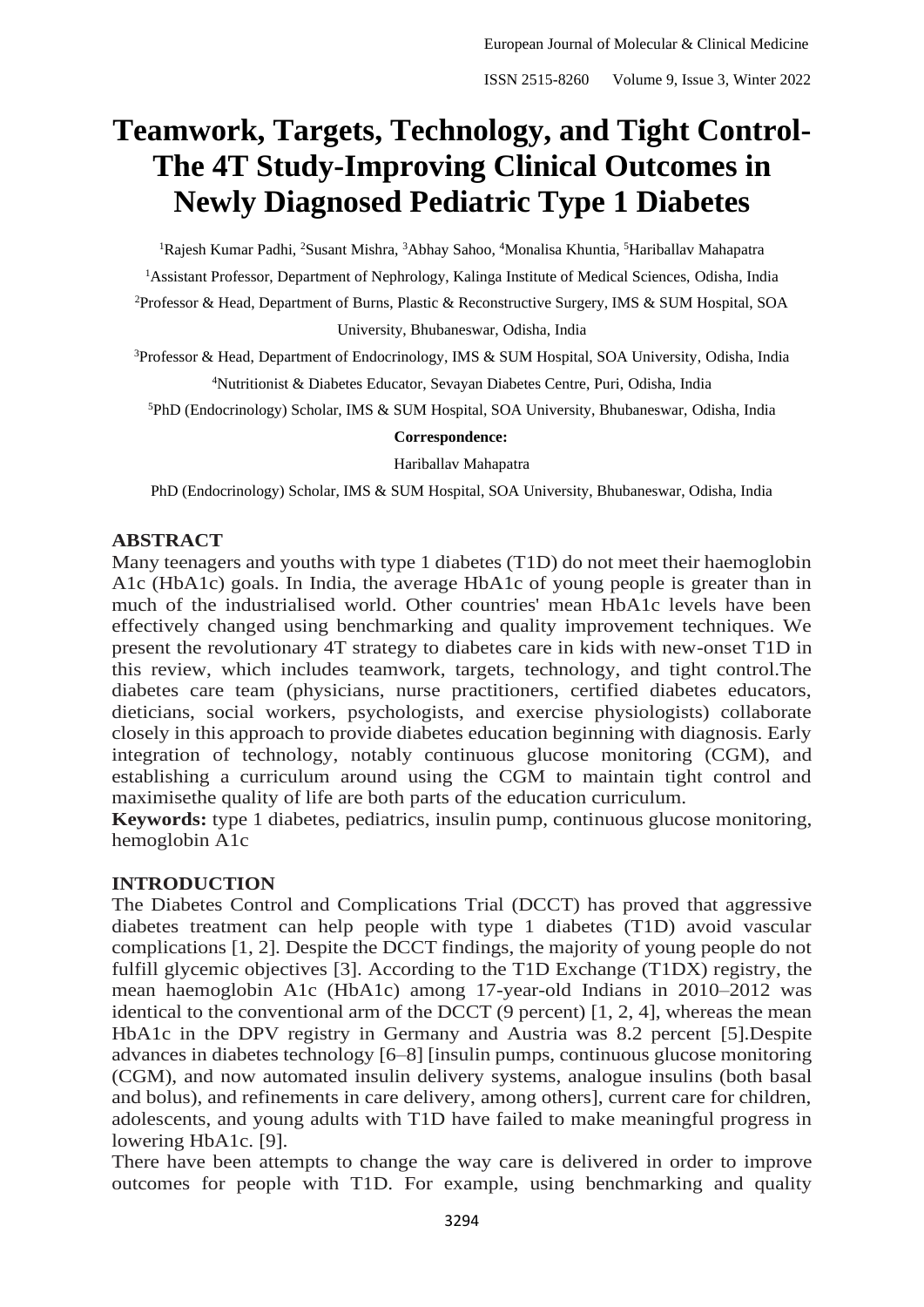improvement methodologies, HbA1c reduced from 9 to 8.2% in the DPV registry in Germany and Austria from 1995 to 2010. [10, 11]. When comparing 2015 HbA1c data from the T1DX to the DPV, there is around a 1% difference in adults aged 3 to 21. [12]. Similarly, multiple other nations with similar economic circumstances to India have recorded decreases in HbA1c, leaving the mean HbA1c in Indian kids with T1D among the highest in the world [3].While these countries' health-care systems are vastly varied, they are all developed countries, such as the United States. The international SWEET registry, on the other hand, reports that the mean HbA1c in individual clinics in many developing countries, including India, Nepal, and Mexico, is in the 8–9.5% range, implying that even in resource-poor situations, better glucose control than the United States can be achieved [13]. As a result, other countries have successfully followed the DCCT message of aggressive glucose management, leaving the United States as an anomaly in terms of HbA1c reached in children [14–16].In fact, paediatric HbA1c levels in the T1DX were greater in 2017 than they were in 2010–2012. [17]. Common elements appear as potentially essential contributions to success in HbA1c control from literature detailing efforts to reduce HbA1c [10, 18]. [9, 19, 20]. These include [1]a united and consistent team approach; [2] clearly conveying glucose targets to children and their families; [3] flexibility in assisting youth and families; and [4] immediate detection of rising glucose trends followed by the rapid acceleration of medication to re-establish target control.

Furthermore, focusing on youth with new-onset T1D is a viable and long-term approach to improving long-term outcomes. A recent study found that 5 years after diabetes diagnosis, an individual's long-term glycemic path is defined [21], and we have previously demonstrated that HbA1c levels rise between 5 and 6 months after diabetes diagnosis and levels at 12–18 months [22]. These findings imply that early therapies in the course of diabetes can have a long-term impact on glycemic outcomes.A fresh start to deliver diabetes education and establish diabetes care habits rather than reteaching and breaking old habits, both for youth and providers; greater efficiency in the use of resources to maintain rather than regain tight control; and the opportunity to capitalise on the tighter control that commonly occurs post-T1D diagnosis are all additional reasons to focus on newly diagnosed youth. The 4T (teamwork, targets, technology, and tight control) strategy to improve outcomes in youth with T1D will be described in this review.

### **THE 4TAPPROACH**

HbA1c levels have been demonstrated to improve with increased blood glucose monitoring frequency [23]. Glucometers offer an intermittent glucose trend, while CGM provides glucose trends as well, measuring 96–288 glucose values every day. Given the benefits of CGM, the 4T approach's cornerstone is to start young people on CGM technology during the first month of diagnosis, allowing for better glucose management during the new-onset phase.

CGM initiation so early in the course of T1D necessitates a well-coordinated team effort to provide the education needed for kids and families to handle not only diabetes but also the vast amount of data presented by the CGM. Using technology and developing an education curriculum based on CGM data might help you hit your goals throughout the honeymoon period and beyond. The 4T method is based on the idea that employing a CGM alone is insufficient. To keep glucose levels in the target range, the data should be evaluated on a regular basis, and dose modifications or more education should be offered. Clinical decision support systems are required to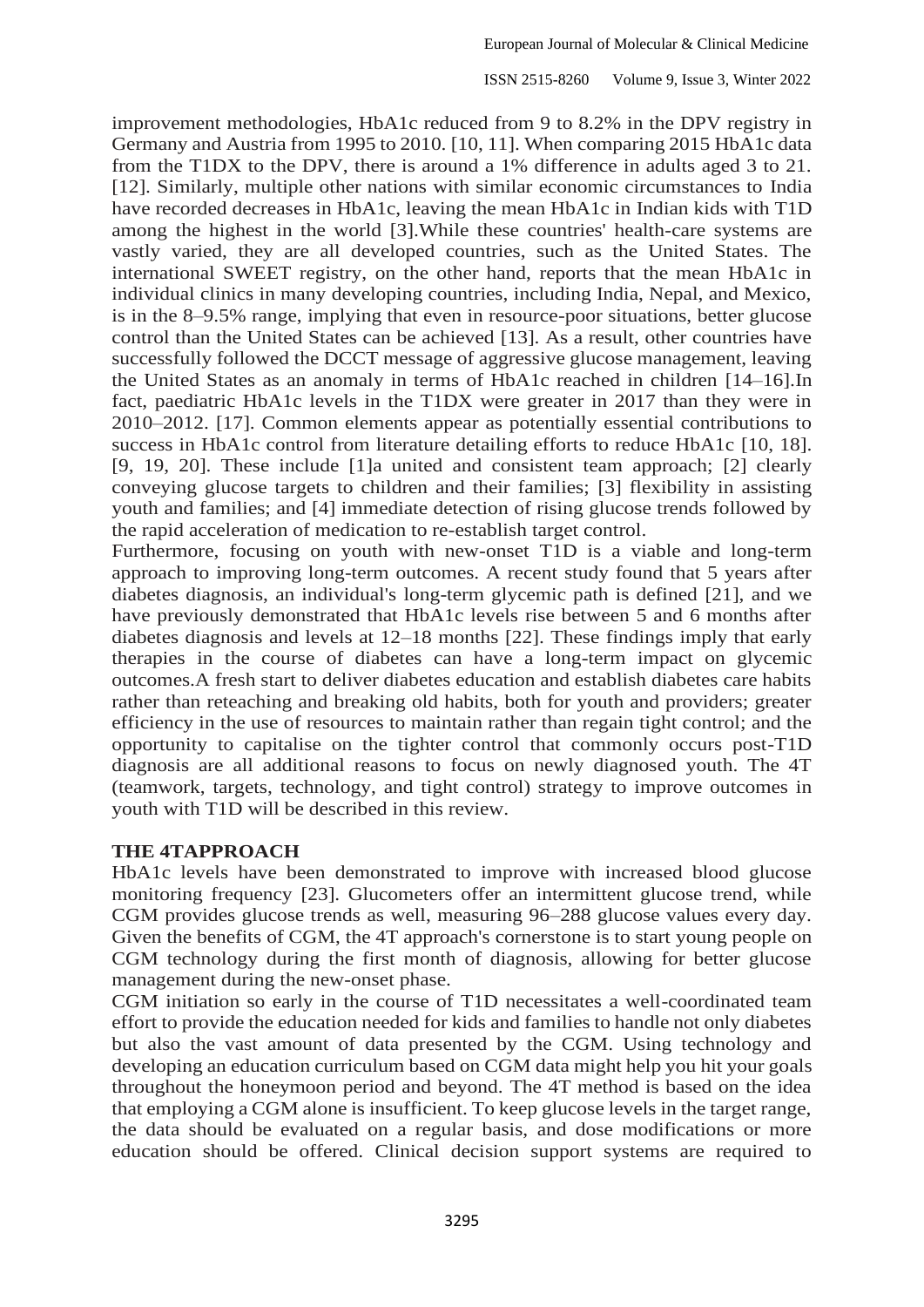automate data analysis and facilitate community health management in order to avoid overburdening the care team with data analysis.

## **4T PROTOCOL**

Previously, a 4- to 6-hour diabetes education visit with the care team [physician, certified diabetes educator (CDE), and registered dietitian] was required for new-onset diabetes. Until the recent onset visit, which occurred at 1 week post-diagnosis, patients got daily phone calls from the care team for dose changes. A month after the diagnosis, there was another follow-up visit, followed by standard follow-up every three months. Patients could begin using diabetic technologies at any stage during the process.

We are changing our new-onset programme under the 4T programme (Figure 1) to create more touchpoints between newly diagnosed T1D patients and the care team. In addition, technology is introduced in the first month after diagnosis in the form of a Dexcom G6 CGM. Following standard new-onset instruction, all newly diagnosed T1D patients are given the option to start CGM within the first month of diagnosis. Participants will receive CGM for a year if they want to participate in this trial. CGM introduction will take place at a follow-up appointment, usually 10 days after the diagnosis.Patients will continue to get daily phone calls from the diabetes care team until they have a telehealth education visit with a nurse practitioner, which usually takes place 1 week after they start using the CGM. Patients are then followed up with every two weeks, one month, and three months after their diagnosis. Individuals can also choose to be part of a remote monitoring arm, in which CGM data is evaluated weekly by the care team after CGM beginning. To provide education and dose changes between visits, the care team will contact families via encrypted messaging, phone conversations, and telehealth visits.At the time of diagnosis, all patients are started on a multidose injection (MDI) protocol. There are no limits on adding other diabetes equipment, such as insulin pumps or hybrid closed-loop systems, to the system. Patients might also choose to participate in an exercise intervention one month after their diagnosis. At visits 2 and 5–9, patient-reported outcomes (PROs) will be collected.

### **TECHNOLOGY**

We are now in the third era of glucose monitoring, thanks to recent improvements in diabetes technology (urine, blood, and now interstitial fluid with CGM systems). CGM provides several advantages over self-monitoring of blood glucose (SMBG), including the ability to provide readings as frequently as every 5 minutes (up to 288 readings per day) with fewer finger pricks and the ability to provide the pace and direction of glucose change. According to the T1DX, rates of CGM use in paediatrics have climbed from 4% (2013) to 14% (2015) to 31% (2017) [24–26], which is similar to what is seen globally [24, 26]. Glycemic control has improved in retrospective studies investigating the use of CGM in the first year after diabetes diagnosis (27, 28).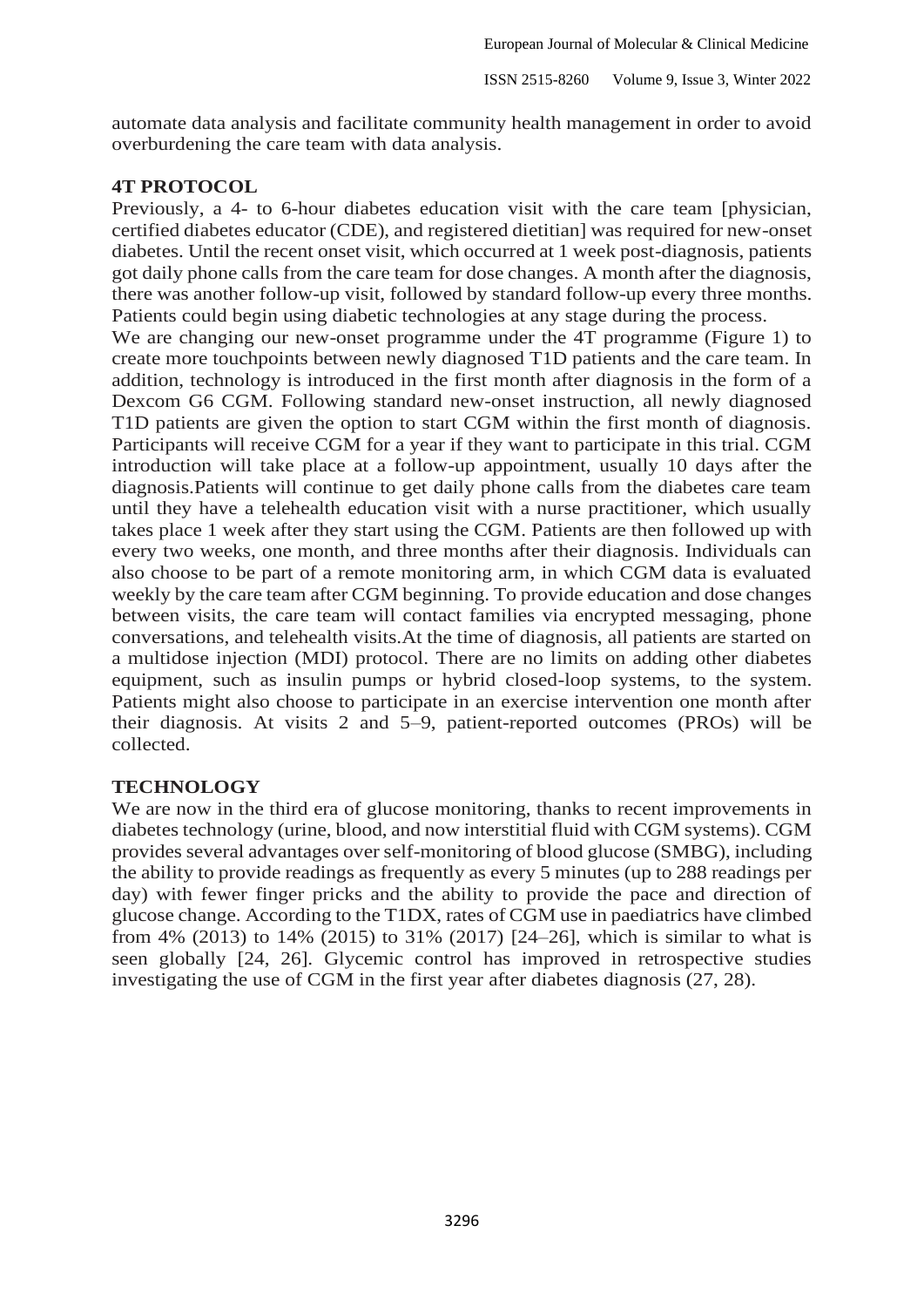

However, the date of CGM commencement was inconsistent in these trials, with many of the kids starting after a rise in HbA1c between 5 and 6 months following diagnosis. When CGM is started within the first month of receiving a diabetes diagnosis, it allows for more frequent insulin dose adjustments between visits and education about tighter objectives. In a pilot trial, our team started 40 young people on CGM during the first month of diagnosis and found that they had a high rate of utilisation and a low risk of hypoglycemia [29].

CGM devices have been certified for usage in insulin dosage (non-adjunctive use) and factory calibration in the last year, allowing them to be a real replacement for SMBG. These characteristics, when paired with the increased number of readings, rates and directions of change, warnings, and remote data sharing, have the potential to improve glycemic management in children and adolescents with T1D. CGM's remote data sharing capability allows not only the youngster's caregiver, but also the youth's care team, to monitor the youth remotely.We previously established a system that used Apple HealthKit on iOS devices to transmit data from an individual's CGM into our electronic health record (EHR) Figure 2; [30]. This system complies with the US Health Information Portability and Accountability Act's requirements (HIPAA). CGM data can be securely analysed by the diabetic care team to make dose adjustments in between clinic visits using this function. Dose modifications are made utilising a secure patient messaging platform integrated into the EHR or secure telehealth, which is also integrated into the EHR.Given the enormous number of people in any clinic, population health management solutions must be designed to enable for regular reviews of vast amounts of data. Unfortunately, the rising use of CGM in paediatric T1D management has not been properly exploited in terms of teaching, target definition, or glucose data utilisation between quarterly clinic appointments.

Other technologies have the potential to revolutionise the way diabetes care is delivered. Even in underdeveloped countries, Internet access, including smart phone use, is becoming almost universal [31] Because of the widespread availability of internet connectivity, telehealth can be used to provide remote care.

Individuals with T1D should have at least four visits each year, with each visit including a HbA1c measurement. Children who had quarterly visits had a higher chance of improving their HbA1c than those who had fewer visits each year [32]. According to the data, children who lived further away from their diabetes centre had fewer annual visits and a higher HbA1c [33]. In our practise, we have adolescents who travel hundreds of miles for care, making clinical visits time-consuming and costly.Face-to-face care can be delivered to an individual's home without the need for parents to leave work, children to miss school, or for them to travel.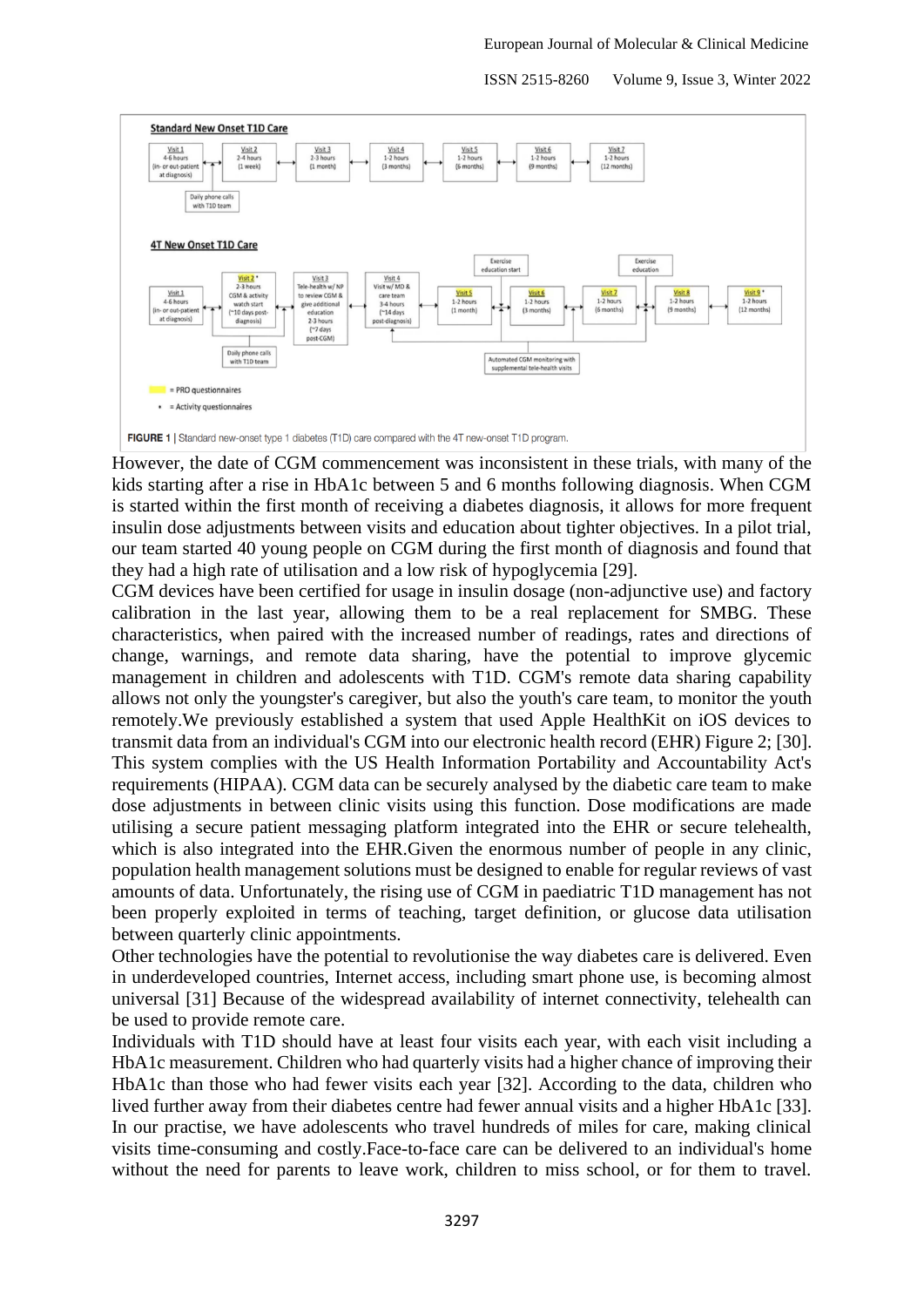Telehealth can also be used to supplement diabetes teaching in group settings. Visit times can be more flexible to accommodate the requirements of adolescents and their carers because telehealth visits do not require dedicated clinic space or ancillary employees.

Technology has the ability to help persons with T1D receive better care. The time of the care team, on the other hand, is a finite resource. Modern data analysis and visualisation techniques enable the development of decision-support tools that translate CGM data analysis into efficient population-health management with existing personnel.

### **TEAMWORK**

Care for youth with T1D requires a coordinated effort by a team consisting of pediatric endocrinologists, CDEs, nurses, registered dieticians, social workers, psychologists, and exercise physiologists. Both the American Diabetes Association (ADA)



[34] and the International Society for Pediatric and Adolescent Diabetes (ISPAD) [35] advocate for a team-based approach to diabetes management. The team-based approach begins with family education delivered by physicians, diabetes educators, and registered dieticians during the new-onset phase. CGM implementation necessitates a well-coordinated team effort that includes not only basic diabetes education but also teaching on how to use CGM to improve diabetic care. The diabetes care team's involvement does not cease with the new-onset period and should continue. As a result, each follow-up visit should include access to these members of the care team.

T1D is linked to psychosocial comorbidities in addition to schooling. According to a systematic review, one-third of young people with T1D report diabetes distress, which is emotional anguish caused by the burden of diabetes self-management [36]. Diabetes discomfort is linked to a worsening of clinical outcomes. Given the importance of mental health in the care of children and young people with T1D, mental health support should be made available through psychologists and social workers to assist with diabetes management. PROs have long been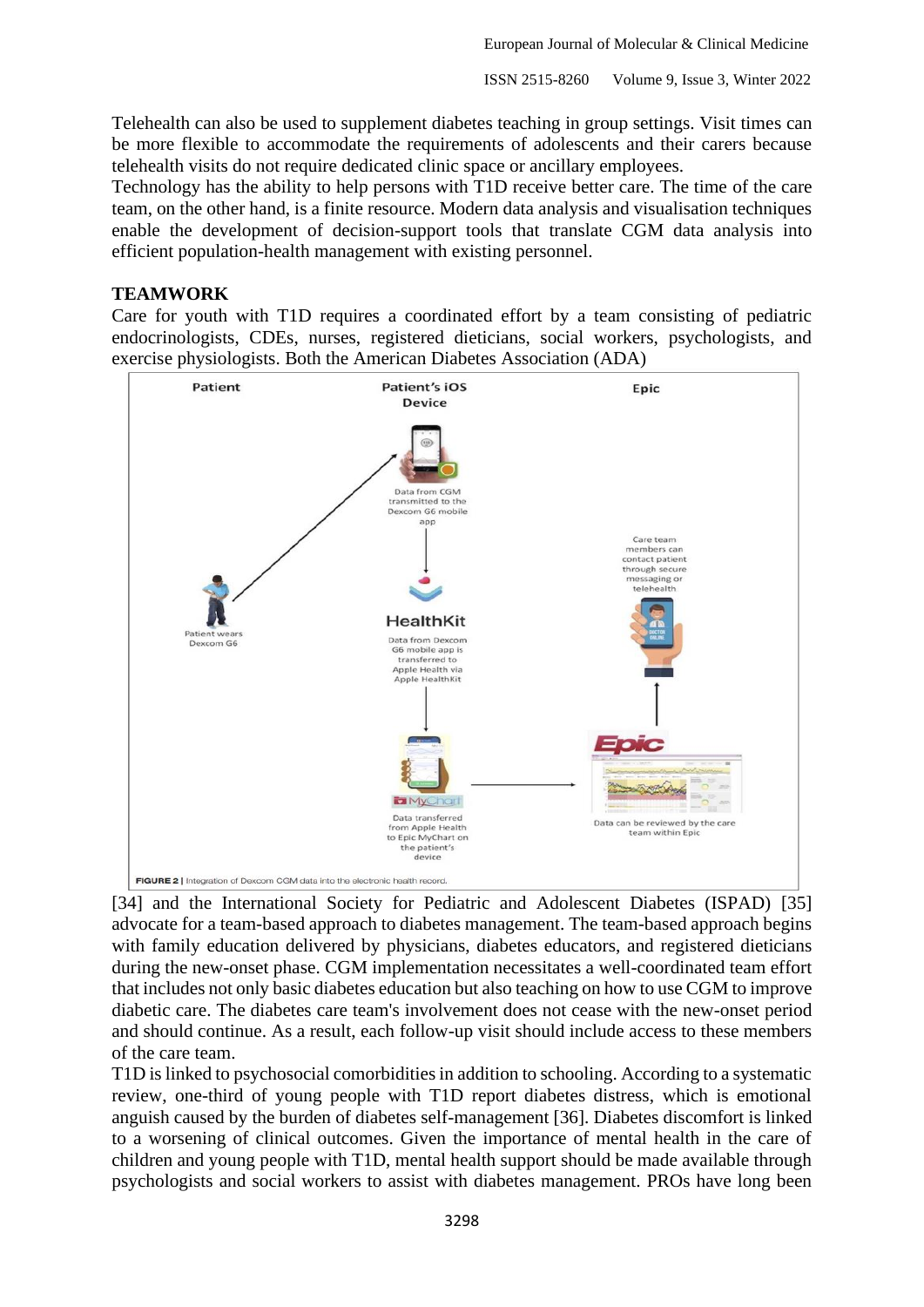used to screen for psychological disorders, as recommended by the American Psychiatric Association.<br>**TABLE 1** | PROs incorporated into the 4T program.

| <b>Topic</b>                                                                 | <b>Construct measured/relevant points</b>                                                                                                                                                                                                                                                                                                   |  |  |
|------------------------------------------------------------------------------|---------------------------------------------------------------------------------------------------------------------------------------------------------------------------------------------------------------------------------------------------------------------------------------------------------------------------------------------|--|--|
| Youth and parent outcomes-diabetes distress                                  |                                                                                                                                                                                                                                                                                                                                             |  |  |
| Diabetes distress<br>(Diabetes Distress<br>Scale) Fisher et al. (37)         | The DDS-2 (2 item youth survey) and DDS-P (20<br>item parent survey) are commonly used measures<br>to understand distress symptoms related to<br>diabetes. Validated and used in $>$ 25 publications.<br>The DDS-2 will be given to those above 11 years<br>old. DDS-P will be given to all parents. The surveys<br>take 5 min to complete. |  |  |
| <b>Youth-only outcomes</b>                                                   |                                                                                                                                                                                                                                                                                                                                             |  |  |
| Diabetes technology<br>attitudes Naranjo et al.<br>(38)                      | Subjective questions about attitudes related to<br>diabetes technologies and devices. Predictive of<br>outcomes and interacts with diabetes distress. Has<br>6 items; 2 min to complete.                                                                                                                                                    |  |  |
| <b>PROMIS Global Health</b><br>(7-item Global Health)<br>Forrest et al. (39) | This survey was developed by the PROMIS team<br>and measures aspects of physical and mental<br>health; 7 items and 3 min to complete. We have<br>found it to be sensitive to picking up general quality<br>of life changes.                                                                                                                 |  |  |
| <b>CGM Benefits and</b><br><b>Burden Scale Messer</b><br>et al. $(40)$       | This survey is a 16-item survey that evaluates<br>perceived benefits (8 items) and burden (8 items)<br>specific to CGM use.                                                                                                                                                                                                                 |  |  |

PROs, patient-reported outcomes.

All youth in the clinic will receive early psychoeducation in the 4T programme, which will describe signs of typical psychological difficulties in T1D youth (e.g., distress and depression). This will be given out as part of routine teacher visits. All youth will be examined on a regular basis [visits 2, 4, 5, 6, and 7] and therapeutic treatments will be available if the PROs are positive (Table 1). The Guiding Adolescents Through E- Psychotherapy (GATE) programme, a five-session web-delivered cognitive behavioural therapy (CBT) programme tailored to diabetes-specific concerns and designed to address topics that are most important in these youths' lives, is one example of the interventions delivered as part of the 4T programme.CBT is a gold-standard psychotherapy treatment for depression, and it is the most used type of psychotherapy treatment for paediatric kids in the community [41, 42]. Because not all youth will be able to attend weekly psychotherapy sessions, telemedicine will be used to give psychotherapy. This has been proved to be successful in the past [43–45].

### **TARGETS**

The availability of CGM systems that provide real-time glucose data every 5 minutes, trend arrows, and alarms to notify youth and parents (remotely, if desired) when thresholds are crossed should be updated in response to existing diabetes technology, particularly the availability of CGM systems that provide real-time glucose data every 5 minutes, trend arrows, and alarms to notify youth and parents (remotely, if desired) when thresholds are crossed. Using a "CGM at Diagnosis" procedure with 55 newly diagnosed paediatric kids, a previous study proved the acceptability of CGM to both parents and adolescents shortly after diagnosis [46]. The CGM group had three times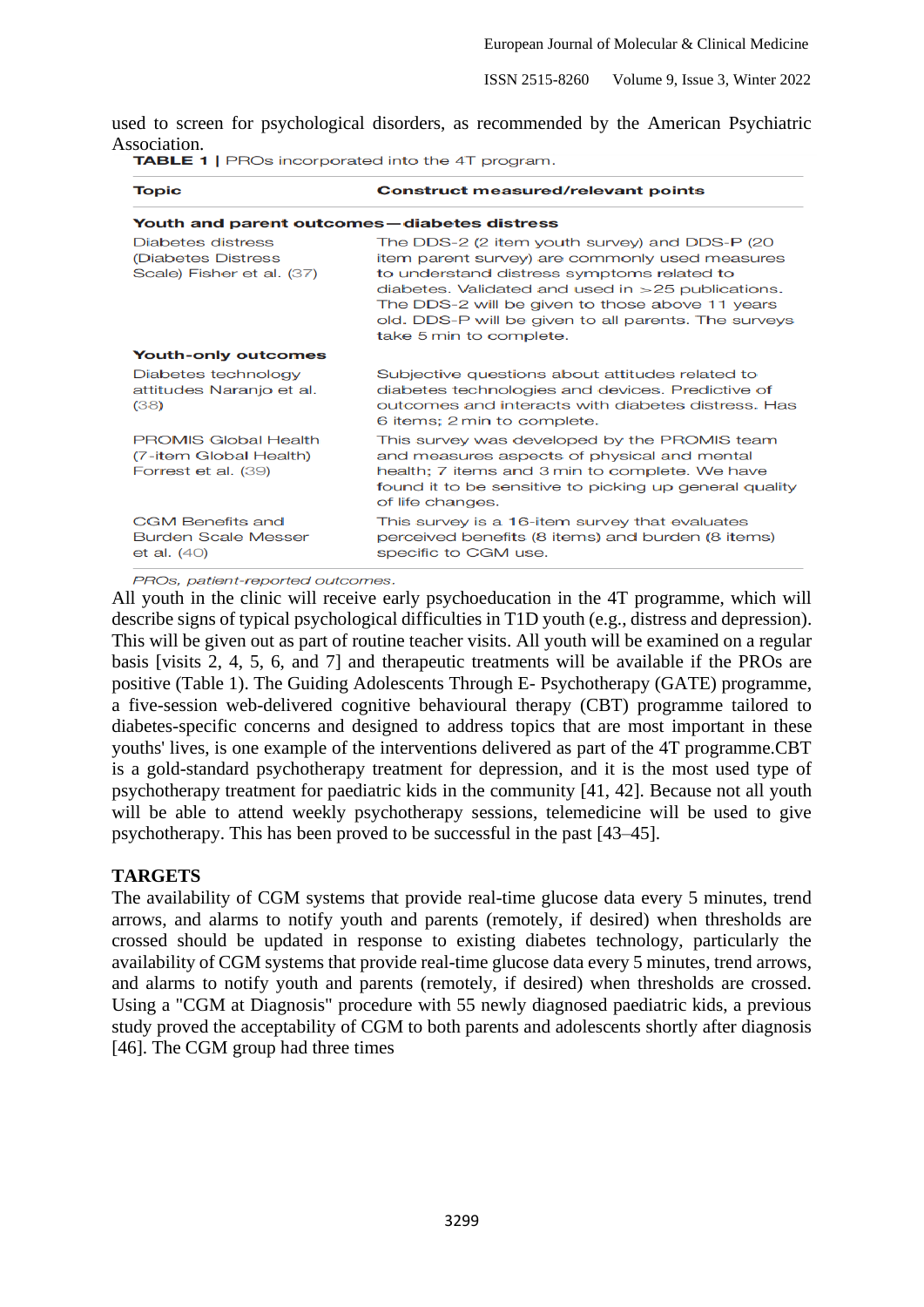|           | NICE Goal A1c (49)                              | <b>ISPAD Goal A1c (50)</b>                | ADA Goal A1c (51)  |
|-----------|-------------------------------------------------|-------------------------------------------|--------------------|
|           | $<$ 48 mmol/mol                                 | $<$ 53 mmol/mol                           | $< 58$ mmol/mol    |
|           | ( <b>6.5%</b> )                                 | ( <b>7.0%</b> )                           | $(< 7.5\%)$        |
| Pre-meal  | $4.0 - 7.0$ mmol/l                              | $4.0 - 7.2$ mmol/l                        | $5.0 - 7.2$ mmol/l |
|           | $(70 - 126 \text{ mg/dl})$                      | $(70 - 130 \text{ mg/d})$                 | $(90 - 130$ mg/dl) |
| Post-meal | $5.0 - 9.0$ mmol/l<br>$(90 - 162 \text{ mg/d})$ | $5.0 - 10.0$ mmol/l<br>$(90 - 180$ mg/dl) |                    |
| Pre-bed   | $4.0 - 7.0$ mmol/l                              | $4.4 - 7.8$ mmol/                         | $5.0 - 8.3$ mmol/  |
|           | $(70 - 126 \text{ mg/dl})$                      | $(80 - 140$ mg/dl)                        | $(90 - 150$ mg/dl) |

TABLE 2 | Glucose targets from NICE, ISPAD, and ADA (49-51).

NICE, National Institute for Health and Care Excellence; ISPAD, International Society for Pediatric and Adolescent Diabetes: ADA, American Diabetes Association.

less hypoglycemia than the no-CGM control group, and parents reported better confidence in managing hypoglycemia when they utilised CGM in the first six months following diagnosis [47].As a result, CGM acts as a safety net, allowing for tighter glucose targets, particularly after initial onset, as well as providing psychosocial benefits. Although data on the effectiveness of unambiguous target setting is obvious, glucose objectives have not been altered to aim for tighter control, a missed chance to lower HbA1c [48]. Table 2; [51–53] Three sets of HbA1c and related glucose goals have been published. The 4T method entails informing families about the relationship between glucose measurements and specified HbA1c targets [50]. An HbA1c of 6.5 percent will be the initial aim after diagnosis, and this target should be adapted and personalised to each family according to guideline recommendations, but in a uniform manner with a team approach.According to new research, glucose time-in-range (TIR) can also be a beneficial indicator for families with HbA1c [49]. TIR (and mean CGM glucose) may be estimated between clinic visits, unlike HbA1c, which is done weekly, and can provide advise on glucose control and insulin administration [54, 55]. Furthermore, we will stress education to distinguish between hypoglycemia as a clinical alert (stage 1, 70–54 mg/dl) and clinically relevant or dangerous hypoglycemia (stage 2, <54 mg/dl) or seizure/coma (stage 3) hypoglycemia [55]To assist care, each teen and family will be given HbA1c, mean glucose, TIR, and hypoglycemia targets. Aiming for a mean CGM glucose of 150 mg/dl, 70 percent of time spent between 70 and 180 mg/dl, <4% of time below 70 mg/dl, and <1% of time below 54 mg/dl, or the shorthand phrasing: 150/70/4/1, are simple education measures. Families will receive training on how to interpret CGM data and make simple insulin dose adjustments.

#### **TIGHT CONTROL**

Maintaining tight control necessitates frequent data evaluation and dose modifications. Regrettably, just a small percentage of children and their caregivers evaluate diabetic device data on a frequent basis [56]. Glucose levels are usually checked every three months at patient visits by the diabetes care team. This interval may be too long to achieve optimal glycemic control, particularly in a growing child who has recently been diagnosed. Several CGM systems allow data to be shared remotely via mobile apps. Instead of depending on HbA1c results, which indicate three months of glucose management, diabetic care teams can use this capability to undertake remote data review and dose modifications for kids with T1D in between clinic visits [57, 58].This allows for early intervention in response to harmful tendencies rather than waiting until clinical care is provided every three months. Routine reviews for all adolescents can be taxing for the diabetes care team due to the volume of data. As a result, instruments to aid population health management should be developed.

Machine learning and decision support technologies have shown considerable potential in guiding clinical decisions, but not in producing individualised disease management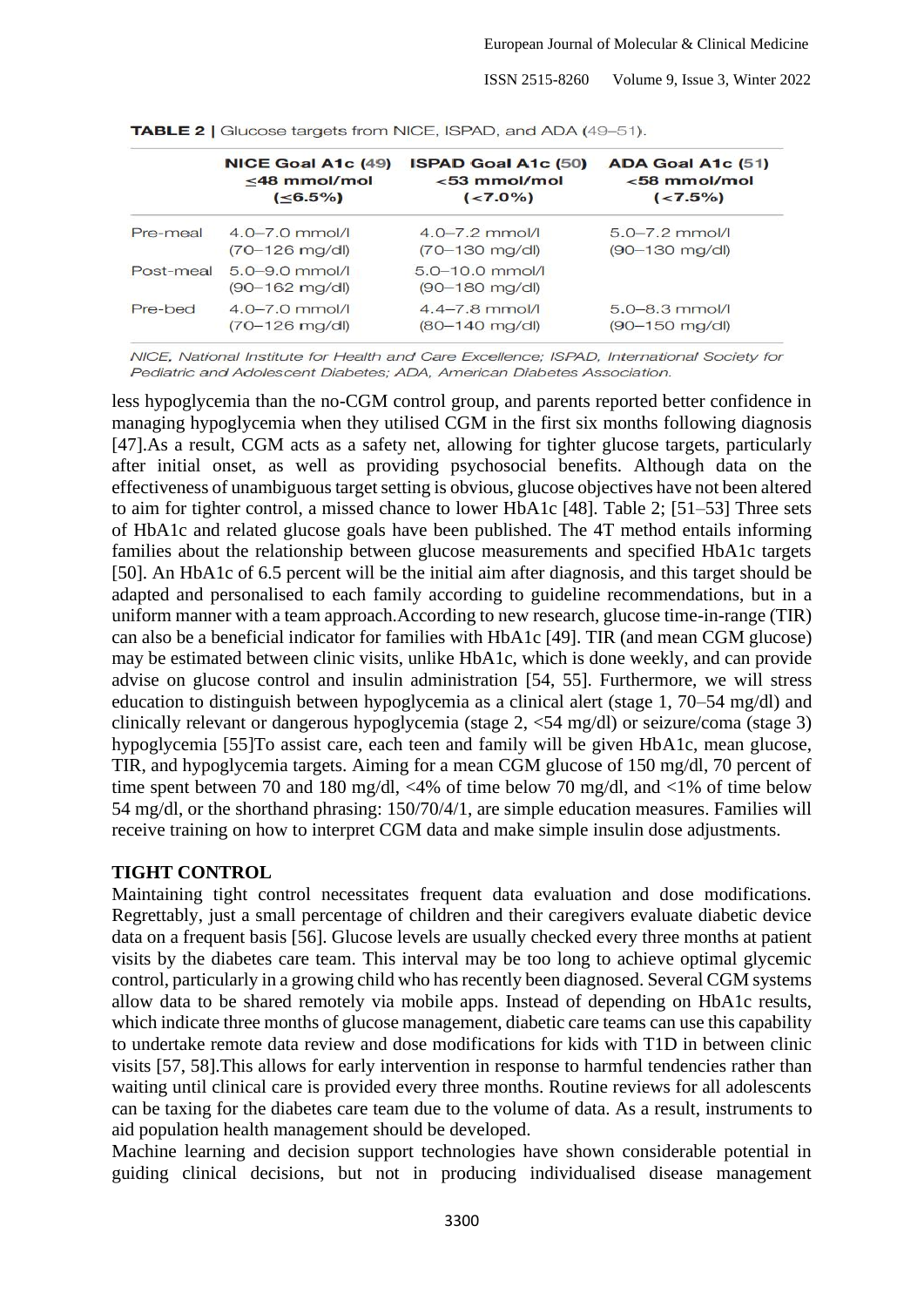recommendations for kids with T1D [59–61]. We've created a system that identifies aberrations and opportunities at shorter intervals, alerting the clinical team to the possibility of insulin adjustments. The system is built to facilitate a systematic, coordinated approach by the care team as well as algorithmic analysis of CGM data. The algorithms detect when a child's control is weakening and send out alerts.The systematic, coordinated approach ensures that care team members can [1] see data for a small cohort of "their" youth on a regular basis; [2] quickly review data for all other youth for whom an alert has been issued; and [3]maximise efficiency by only reviewing data that has not been reviewed by someone else or contacting a patient who has recently been contacted. This will enable care team members to prioritise data review of individuals who require further actions in order to maintain tight control, reducing their workload.

### **EXERCISE IN YOUTH WITH NEW-ONSET TYPE 1 DIABETES**

Regular physical activity is vital for overall health, well-being, and psychological development [62–64]. However, it is also acknowledged that many people with T1D do not get the necessary amount of physical activity on a regular basis [65]. "Exercising safely," according to T1D youth and health-care experts, is one of the most difficult elements of diabetes, and many people avoid physical activity because of the hazards. According to Matson et al. [66], newly diagnosed persons with T1D spend a quarter less time per day in moderate-to-vigorous physical activity (MVPA) than adults without T1D.Similarly, children who develop T1D before the age of seven have significantly lower levels of physical activity than children who do not have T1D. [67]. These reduced rates of activity could be attributable to a variety of circumstances, including patient fear of hypoglycemia and constraints imposed by primary caregivers [68].

Before engaging in physical activity, numerous factors must be considered for kids with T1D, including starting glucose level, activity timing and intensity, insulin dose, carbohydrate supplementation, exercise time of day, individual fitness, and prior episodes of hypoglycemia [69–71]. Encouragement of regular physical activity is critical for doctors and health-care practitioners; yet, this necessitates a deeper understanding of techniques to better regulate glycemia during exercise [66, 70]. Clinical recommendations, consensus statements, and position statements on exercise equip doctors with some systematic techniques to help them develop tailored exercise management regimens for children and adolescents with T1D. [53, 70, 72].Some options for minimising exercise-related hypoglycemia include lowering the basal insulin dose prior to exercise, lowering prandial insulin during the meal prior to exercise, and/or boosting carbohydrate feeding [53]. Overall, increased vigilance and regular blood glucose monitoring around exercise are recommended for safety.

### **PRELIMINARY OUTCOMES**

We've had 90 youth start CGM in the new-onset period forone and half years. Sixty-five of the 90 youth have been in the programme for at least six months. Although the median HbA1c at diabetes onset was greater in this cohort than in the preceding one from 2014 to 2016, the nadir was lower. Unadjusted HbA1c was 0.54 percent lower in the new-onset CGM cohort at 6 months post-diabetes diagnosis compared to our historic controls [73].

Thirty of the 65 individuals were engaged in a remote monitoring research, which was made possible by an internal grant, and in which participants were given an iOS device if they did not already have one. We included their information into our EHR (Figure 2). A member of the diabetes care team analysed the data weekly, and adolescents and/or caregivers were called for insulin dose modifications and/or education. Between clinic appointments, these kids had 15 data evaluations on average, with an average of five dose modifications per child [74]. Efforts are still being made to streamline this procedure so that it can be scaled to a broader population without putting more strain on the diabetes care team.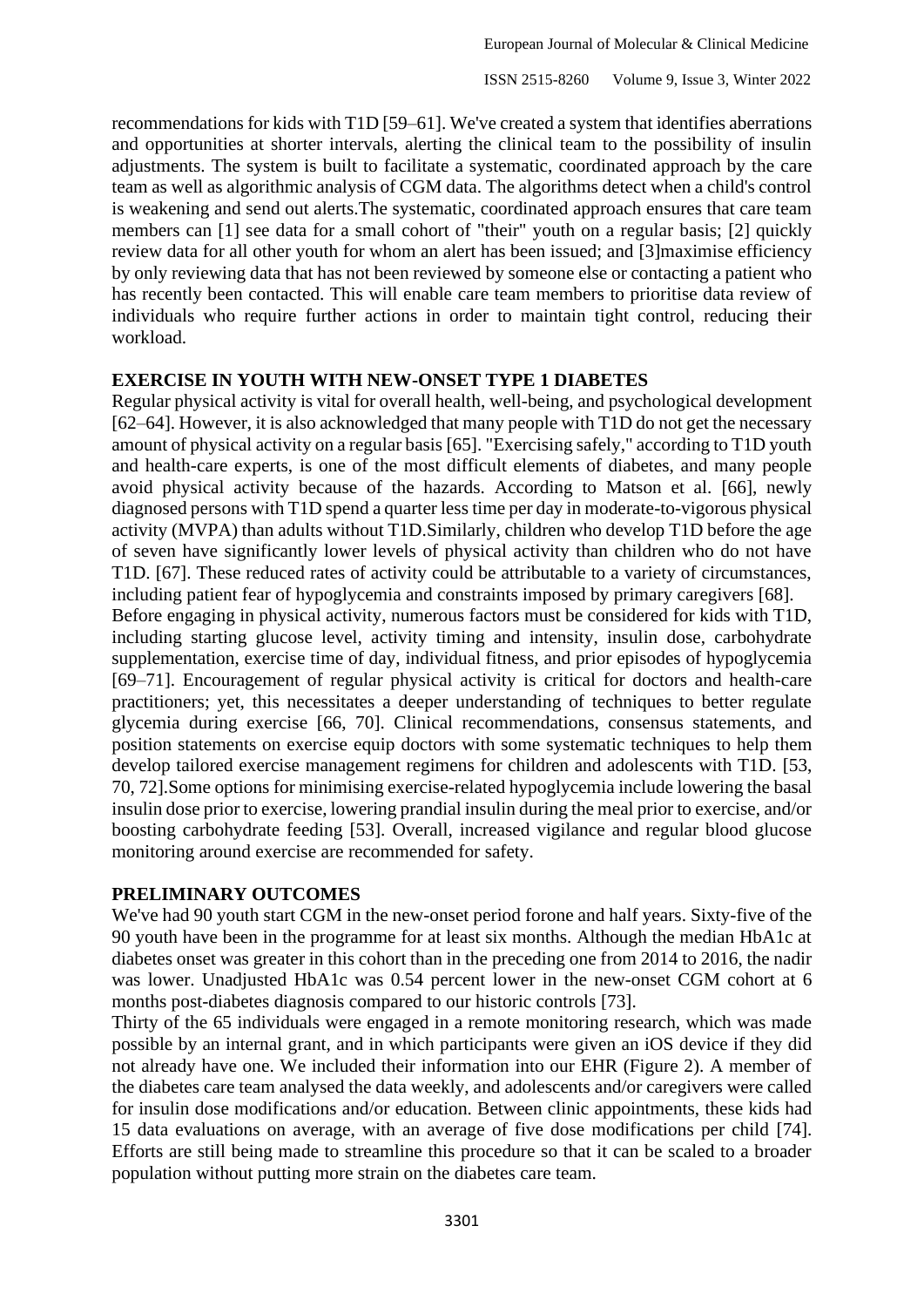### **CONCLUSIONS**

Despite the DCCT findings, many young people with T1D fail to attain their glycemic objectives. Clinics have been able to lower HbA1c closer to the ISPAD target of 7% through benchmarking and quality improvement efforts, although few have achieved this goal. Although technology has helped to alleviate some of the burdens associated with T1D, it has not resulted in major glycemic control improvements. Some of the difficulties stem from the fact that kids with T1D were educated before to the advent of CGM, when targets for preventing severe hypoglycemia were less stringent.Because there are alarms to prevent clinically serious hypoglycemia, CGM technology enables for more precise targeting. In addition, automated insulin administration systems that include a CGM use the CGM to suspend insulin if hypoglycemia is suspected. Despite technological advancements, education has not progressed to encourage more stringent goals.

In the new-onset period, the 4T strategy presented in this review develops diabetes education and a management programme focusing on the use of technology, notably CGM. The newonset time was chosen because it allows for teaching of kids with T1D and their carers, which is in line with current diabetic treatment. Physicians, diabetes educators, nutritionists, social workers, exercise physiologists, and psychologists must work together to start CGM during the new-onset period.Following the implementation of CGM, education can be centred on achieving consistent targets in order to ensure tight control. Remote monitoring of CGM data is also possible with technology, and the development of population health technologies could make CGM review between clinic visits the standard of care for all young people. With the introduction of telehealth, care can now be delivered by virtual teleconference, reducing the burden of diabetes care even more by reducing travel to the diabetic clinic.

This programme includes psychosocial support as a key component. CGM has the potential to reduce the burden of diabetes treatment while also improving glucose control, but it should not come at the expense of quality of life. As a result, monitoring PROs is an important part of the 4T programme, as is making psychological support a fundamental component of diabetic management.

Finally, the 4T programme attempts to improve glucose control after T1D diagnosis and sustain it after the clinical remission phase ends, all while improving quality of life. Furthermore, automated insulin administration devices for kids with T1D and their families in the future promise tighter glucose control with fewer hypoglycemia and a lower burden of care [75–78]. To fully exploit the potential of optimal T1D care, early integration and attention to diabetes technology uptake and psychosocial outcomes will become increasingly critical.

### **REFERENCES**

- 1. Diabetes Control and Complications Trial Research Group. Effect of intensive diabetes treatment on the development and progression of long-term complications in adolescents with insulin-dependent diabetes mellitus: diabetes control and complications trial. Diabetes Control and Complications Trial Research Group*. J Pediatr.* (1994) 125:177– 88. doi: [10.1016/S0022-3476\(94\)70190-3](https://doi.org/10.1016/S0022-3476(94)70190-3)
- 2. The Diabetes Control Complications Trial Research Group. The effect of intensive treatment of diabetes on the development and progression of long- term complications in insulin-dependent diabetes mellitus. *N Engl J Med.* (1993) 329:977–86. doi: [10.1056/NEJM199309303291401](https://doi.org/10.1056/NEJM199309303291401~)
- 3. Charalampopoulos D, Hermann JM, Svensson J, Skrivarhaug T, Maahs DM, Akesson K, et al. Exploring variation in glycemic control across and within eight high-income countries: a cross-sectional analysis of 64,666 children and adolescents with type 1 diabetes. *Diabetes Care.* (2018) 41:1180– 7. doi: [10.2337/dc17-2271](https://doi.org/10.2337/dc17-2271)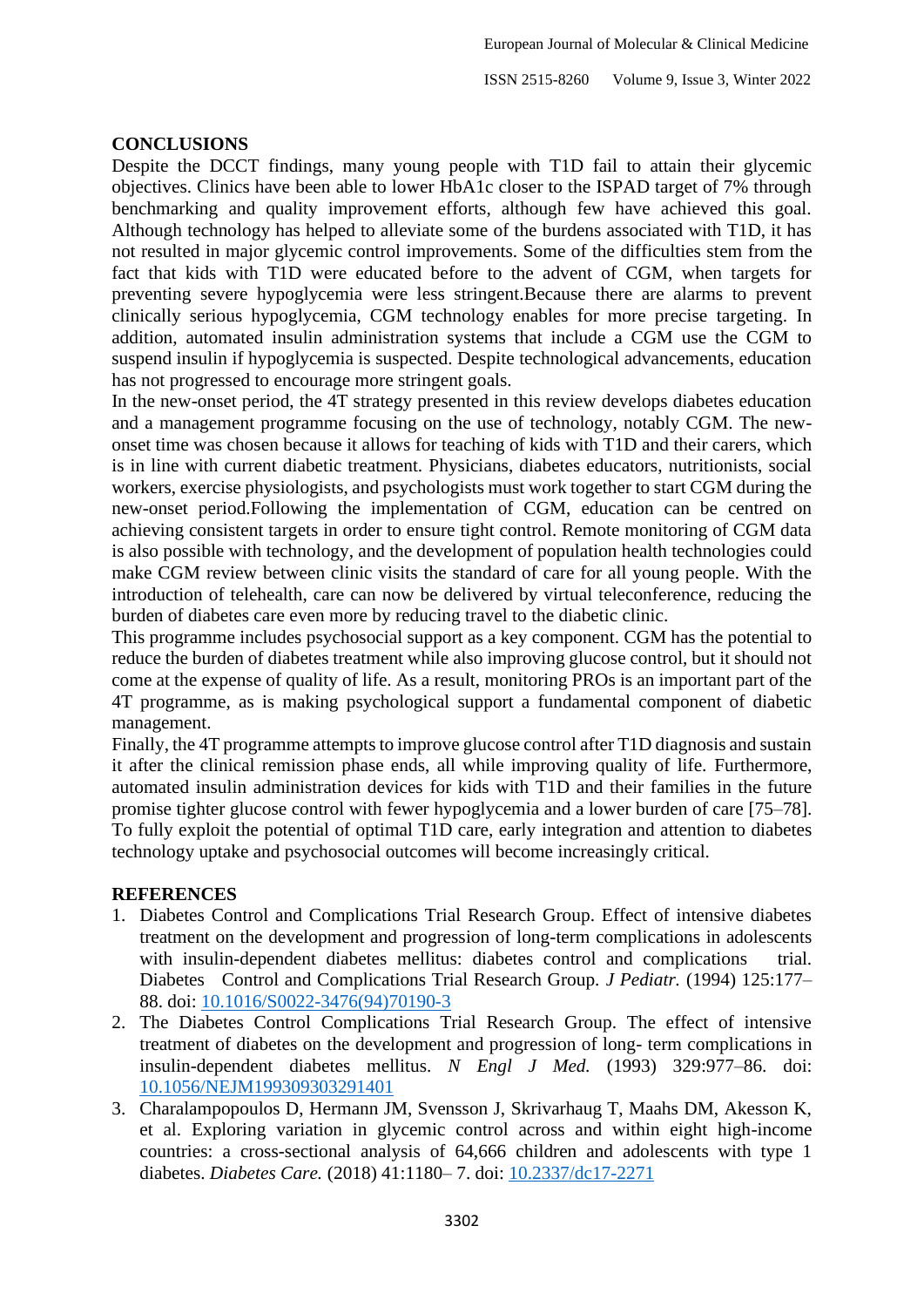- 4. Miller KM, Foster NC, Beck RW, Bergenstal RM, Dubose SN, Dimeglio LA, et al. Current state of type 1 diabetes treatment in the U.S.: updated data from the T1D exchange clinic registry. *Diabetes Care.* (2015) 38:971– 8. doi: [10.2337/dc15-0078](https://doi.org/10.2337/dc15-0078)
- 5. Hofer SE, Raile K, Frohlich-Reiterer E, Kapellen T, Dost A, Rosenbauer J, et al. Tracking of metabolic control from childhood to young adulthood in type 1 diabetes. *J Pediatr.*  (2014) 165*:*956–61.e1–2. doi: [10.1016/j.jpeds.2014.07.001](https://doi.org/10.1016/j.jpeds.2014.07.001)
- 6. Sherr JL, Hermann JM, Campbell F, Foster NC, Hofer SE, Allgrove J, et al. Use of insulin pump therapy in children and adolescents with type 1 diabetes and its impact on metabolic control: comparison of results from three large, transatlantic paediatric registries. *Diabetologia.* (2016) 59:87– 91. doi: [10.1007/s00125-015-3790-6](https://doi.org/10.1007/s00125-015-3790-6)
- 7. Szypowska A, Schwandt A, Svensson J, Shalitin S, Cardona-Hernandez R, Forsander G, et al. Insulin pump therapy in children with type 1 diabetes: analysis of data from the SWEET registry. *Pediatr Diabetes.* (2016) 17(Suppl. 23):38–45. doi: [10.1111/pedi.12416](https://doi.org/10.1111/pedi.12416)
- 8. Prahalad P, Tanenbaum M, Hood K, Maahs DM. Diabetes technology: improving care, improving patient-reported outcomes and preventing complications in young people with Type 1 diabetes. *Diabet Med.* (2018) 35:419–29. doi: [10.1111/dme.13588](https://doi.org/10.1111/dme.13588)
- 9. Cameron FJ, De Beaufort C, Aanstoot HJ, Hoey H, Lange K, Castano L, et al. Lessons from the Hvidoere International Study Group on childhood diabetes: be dogmatic about outcome and flexible in approach. *Pediatr Diabetes.* (2013) 14:473–80. doi: [10.1111/pedi.12036](https://doi.org/10.1111/pedi.12036)
- 10. Rosenbauer J, Dost A, Karges B, Hungele A, Stahl A, Bachle C, et al. Improved metabolic control in children and adolescents with type 1 diabetes: a trend analysis using prospective multicenter data from Germany and Austria. *Diabetes Care.* (2012) 35:80–6. doi: [10.2337/dc11-0993](https://doi.org/10.2337/dc11-0993)
- 11. Karges B, Rosenbauer J, Kapellen T, Wagner VM, Schober E, Karges W, et al. Hemoglobin A1c Levels and risk of severe hypoglycemia in children and young adults with type 1 diabetes from Germany and Austria: a trend analysis in a cohort of 37,539 patients between 1995 and 2012. *PLoS Med.* (2014) 11:e1001742. doi: [10.1371/journal.pmed.1001742](https://doi.org/10.1371/journal.pmed.1001742)
- 12. Hermann JM, Miller KM, Hofer SE, Clements MA, Karges W, Foster NC, et al. *International Comparison of HbA1c Across Lifespan in Males and Females with Type 1 Diabetes*. Chicago, IL: ADA (2020).
- 13. Danne T, Hanas R. The mission of SWEET: harmonize care to optimize outcomes of children with diabetes worldwide. *Pediatr Diabetes.* (2016) 17(Suppl. 23):3–6. doi: [10.1111/pedi.12411](https://doi.org/10.1111/pedi.12411)
- 14. Dovc K, Telic SS, Lusa L, Bratanic N, Zerjav-Tansek M, Kotnik P, et al. Improved metabolic control in pediatric patients with type 1 diabetes: a nationwide prospective 12 year time trends analysis. *Diabetes Technol Ther.* (2014) 16:33–40. doi: [10.1089/dia.2013.0182](https://doi.org/10.1089/dia.2013.0182)
- 15. Samuelsson U, Akesson K, Peterson A, Hanas R, Hanberger L. Continued improvement of metabolic control in Swedish pediatric diabetes care. *Pediatr Diabetes.* (2018) 19:150–7. doi: [10.1111/pedi.12467](https://doi.org/10.1111/pedi.12467)
- 16. Sumnik Z, Venhacova J, Skvor J, Pomahacova R, Konecna P, Neumann D, et al. Five years of improving diabetes control in Czech children after the establishment of the populationbased childhood diabetes register CENDA. *Pediatr Diabetes.* [\(2020\) 21:77–87. doi:](https://doi.org/10.1111/pedi.12929)  [10.1111/pedi. 12929](https://doi.org/10.1111/pedi.12929)
- 17. Foster NC, Beck RW, Miller KM, Clements MA, Rickels MR, Dimeglio LA, et al. State of type 1 diabetes management and outcomes from the T1D exchange in 2016-2018. *Diabetes Technol Ther.* (2019) 21:66– 72. doi: [10.1089/dia.2018.0384](https://doi.org/10.1089/dia.2018.0384)
- 18. Karges B, Schwandt A, Heidtmann B, Kordonouri O, Binder E, Schierloh U, et al. Association of insulin pump therapy vs insulin injection therapy with severe hypoglycemia,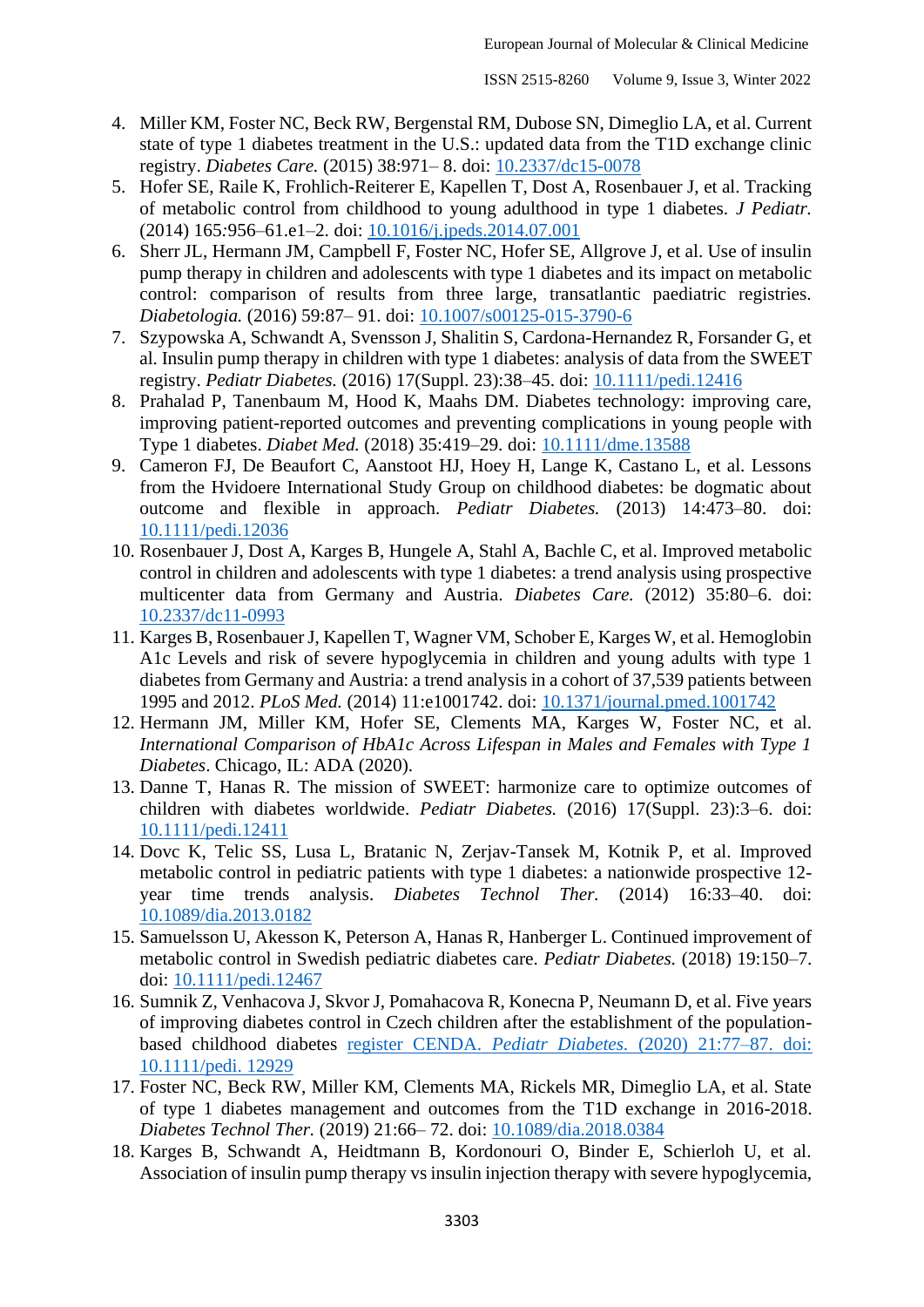ketoacidosis, and glycemic control among children, adolescents, and young adults with type 1 diabetes. *JAMA.* (2017) 318:1358– 66. doi: [10.1001/jama.2017.13994](https://doi.org/10.1001/jama.2017.13994)

- 19. Wood JR, Miller KM, Maahs DM, Beck RW, Dimeglio LA, Libman IM, et al. Most youth with type 1 diabetes in the T1D exchange clinic registry do not meet American Diabetes Association or International Society for pediatric and adolescent diabetes clinical guidelines. *Diabetes Care.* (2013) 36:2035–7. doi: [10.2337/dc12-1959](https://doi.org/10.2337/dc12-1959)
- 20. SkinnerTC,LangeKS,Hoey H,MortensenHB, Aanstoot HJ, CastanoL,etal.Targetsandteamwork:understandingdifferencesinpediatricdiabetescenterstre atmentoutcomes.*PediatrDiabetes.*(2018)19:559–65.doi[:10.1111/pedi.12606](https://doi.org/10.1111/pedi.12606)
- 21. NirantharakumarK, MohammedN, ToulisKA, ThomasGN, Narendran P.Clinically meaningfulandlastingHbA1cimprovementrarelyoccursafter5yearsoftype1diabetes:anargu mentforearly,targetedandaggressive intervention following diagnosis. *Diabetologia.*  (2018) 61:1064–70.doi[:10.1007/s00125-018-4574-6](https://doi.org/10.1007/s00125-018-4574-6)
- 22. PrahaladP, YangJ, ScheinkerD, DesaiM, HoodK, MaahsD, HemoglobinA1ctrajectory in pediatric patients with newly diagnosed type 1 diabetes. *DiabetesTechnolTherapeutics*.(2019)21:456–61.doi[:10.1089/dia.2019.0065](https://doi.org/10.1089/dia.2019.0065)
- 23. Miller KM, Beck RW, Bergenstal RM, Goland RS, Haller MJ, Mcgill JB, et al.Evidence of a strong association between frequency of self-monitoring ofblood glucose and hemoglobin A1c levels in T1D exchange clinic registryparticipants.*DiabetesCare.*(2013)36:2009–14.doi[:10.2337/dc12-1770](https://doi.org/10.2337/dc12-1770)
- 24. DeSalvoD,MillerKM,HermannJM,MaahsDM,HoferSE,ClementsMA, et al. Continuous Glucose Monitoring (CGM) and Glycemic ControlAmong Youth with Type 1 Diabetes (T1D): International comparison fromtheT1DExchangeandDPVInitiative.*PediatrDiabetes.*(2018)19:1271– 5.doi[:10.1111/pedi.12711](https://doi.org/10.1111/pedi.12711)
- 25. Miller KM, Hermann JM, Maahs DM, Hofer SE, Foster N, and Holl RW. Hollfor the T1D exchange and DPV registries. In: *Increasing Use of ContinuousGlucoseMonitoring(CGM)AmongYouthwithType1Diabetes(T1D):Internationa l Comparison of Youth from the T1D Exchange (T1DX) and theDPV Initiative*(2018).
- 26. MillerKM,Hermann J, Foster N, Hofer SE, Rickels MR, Danne T,et al. Longitudinal changes in continuous glucose monitoring use amongindividuals with type 1 diabetes: international comparison in the germanand Austrian DPV and U.S. T1D exchange registries. *Diabetes Care.* (2020)43:e1–2.doi[:10.2337/dc19-1214](https://doi.org/10.2337/dc19-1214)
- 27. MulinacciG,AlonsoGT,Snell-BergeonJK,ShahVN.Glycemicoutcomeswith early initiation of continuous glucose monitoring system in recentlydiagnosedpatientswithtype1diabetes.*DiabetesTechnolTher.*(2019)21:6– 10.doi[:10.1089/dia.2018.0257](https://doi.org/10.1089/dia.2018.0257)
- 28. PattonSR,NoserAE,YoungkinEM,MajidiS,ClementsMA.Earlyinitiationof diabetes devices relates to improved glycemic control in children withrecentonsettype1diabetesmellitus.*DiabetesTechnolTher.*(2019)21:379– 84.doi[:10.1089/dia.2019.0026](https://doi.org/10.1089/dia.2019.0026)
- 29. PrahaladP,AddalaA,ScheinkerD,HoodKK,MaahsDM.CGMinitiationsoon after type 1 diabetes diagnosis results in sustained CGM use and weartime.*DiabetesCare.*(2019)43:e3– e4.doi[:10.2337/dc19-1205](https://doi.org/10.2337/dc19-1205)
- 30. KumarRB,GorenND,StarkDE,WallDP,LonghurstCA.Automatedintegration of continuous glucose monitor data in the electronic healthrecord using consumer technology. *J Am Med Inform Assoc.* (2016) 23:532–7.doi[:10.1093/jamia/ocv206](https://doi.org/10.1093/jamia/ocv206)
- 31. Silver,L.AS,SmithA,JohnsonC,JiangJ,AndersonM.,etal.*UseofSmartphonesandSocialMedi aisCommonAcrossMostEmergingEconomies*.(2019).Available[:https://www.pewresearch.org](https://www.pewresearch.org/internet/2019/03/07/use-of-smartphones-and-social-media-is-common-across-most-emerging-economies/) [/internet/2019/03/07/use-of-smartphones-and-social-media-is-common-across-most-](https://www.pewresearch.org/internet/2019/03/07/use-of-smartphones-and-social-media-is-common-across-most-emerging-economies/)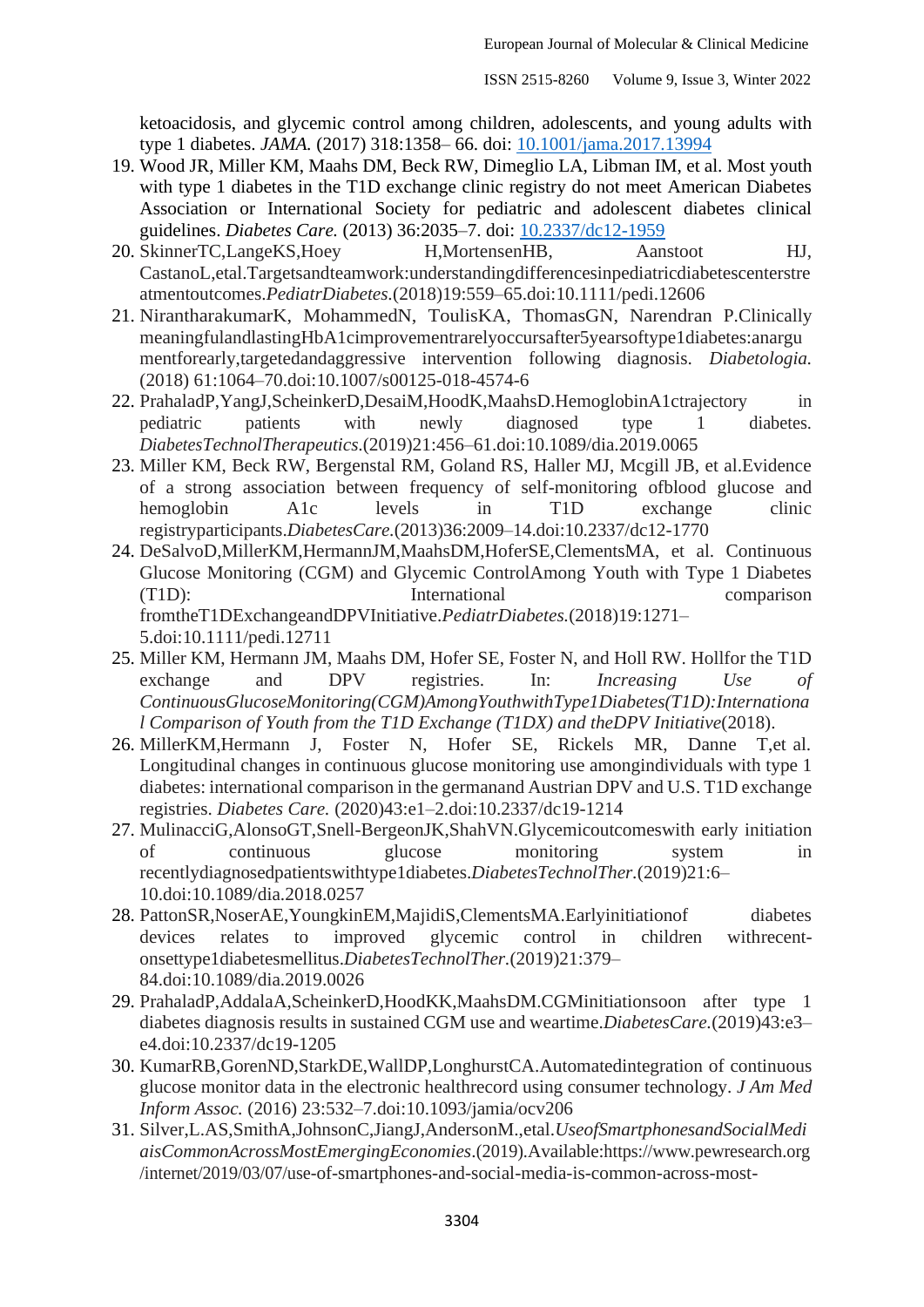[emerging-economies/\(](https://www.pewresearch.org/internet/2019/03/07/use-of-smartphones-and-social-media-is-common-across-most-emerging-economies/)accessedDecember9,2019).

- 32. PhanTL,HossainJ,LawlessS,WerkLN.Quarterlyvisitswithglycatedhemoglobin monitoring: the sweet spot for glycemic control in youth withtype1diabetes.*DiabetesCare.*(2014)37:341– 5.doi[:10.2337/dc13-0980](https://doi.org/10.2337/dc13-0980)
- 33. Fox DA, Islam N, Amed S. Type 1 diabetes outcomes: does distance to clinicmatter?*PediatrDiabetes.*(2018)19:1331–6.doi[:10.1111/pedi.12749](https://doi.org/10.1111/pedi.12749)
- 34. AmericanDiabetesAssociation.12.Childrenandadolescents.*DiabetesCare.*(2017)40**:**S105– 13.doi[:10.2337/dc17-S015](https://doi.org/10.2337/dc17-S015)
- 35. Pihoker C, Forsander G, Fantahun B, Virmani A, Corathers S, Benitez-AguirreP, et al. ISPAD clinical practice consensus guidelines 2018: the delivery ofambulatory diabetes care to children and adolescents with diabetes. *PediatrDiabetes.*(2018)19(Suppl.27):84– 104.doi[:10.1111/pedi.12757](https://doi.org/10.1111/pedi.12757)
- 36. Hagger V, Hendrieckx C, Sturt J, Skinner TC, Speight J. Diabetes distressamong adolescents with type 1 diabetes: a systematic review. *Curr DiabetesRep.*(2016)16:9.doi[:10.1007/s11892-015-0694-2](https://doi.org/10.1007/s11892-015-0694-2)
- 37. Fisher L, Hessler DM, Polonsky WH, Mullan J. When is diabetes distressclinicallymeaningful?:establishingcutpointsfortheDiabetesDistressScale.*Diabetes Care.*(2012)35:259–64.doi[:10.2337/dc11-1572](https://doi.org/10.2337/dc11-1572)
- 38. NaranjoD,TanenbaumML,IturraldeE,HoodKK.Diabetestechnology:uptake,outcomes,barri ers,andtheintersectionwithdistress.*JDiabetesSciTechnol.*[\(2016\)10:852–8.doi:](https://doi.org/10.1177/1932296816650900)  [10.1177/1932296816650900](https://doi.org/10.1177/1932296816650900)
- 39. ForrestCB,BevansKB,PratiwadiR,MoonJ,TeneralliRE,MintonJM,etal.DevelopmentoftheP ROMIS(R)pediatricglobalhealth(PGH-7)measure.*QualLifeRes.*[\(2014\)23:1221–](https://doi.org/10.1007/s11136-013-0581-8) [31.doi:10.1007/s11136-013-0581-8](https://doi.org/10.1007/s11136-013-0581-8)
- 40. Messer LH, Cook PF, Tanenbaum ML, Hanes S, Driscoll KA, Hood KK. CGMbenefits and burdens: two brief measures of continuous glucose monitoring. *JDiabetesSciTechnol.*(2019)13:1135–41.doi[:10.1177/1932296819832909](https://doi.org/10.1177/1932296819832909)
- 41. JuvenileDiabetesResearchFoundationContinuousGlucoseMonitoringStudy Group. Effectiveness of continuous glucose monitoring in a clinicalcareenvironment:evidencefromtheJuvenileDiabetesResearchFoundationcontinuous glucosemonitoring(JDRF-CGM)trial.*DiabetesCare.*(2010)33:17–22.doi[:10.2337/dc09-](https://doi.org/10.2337/dc09-1502) [1502](https://doi.org/10.2337/dc09-1502)
- 42. EdgeJ,AceriniC,CampbellF,Hamilton-ShieldJ,MoudiotisC,RahmanS,etal.Analternativesensorbasedmethodforglucosemonitoringinchildrenandyoungpeoplewithdiabetes.*ArchDisChild.*( 2017)102:543–9.doi[:10.1136/archdischild-2016-311530](https://doi.org/10.1136/archdischild-2016-311530)
- 43. van BastelaarKM, Pouwer F, Cuijpers P, Riper H, Snoek FJ. Web-baseddepression treatment for type 1 and type 2 diabetic patients: a randomized,controlledtrial.*DiabetesCare.*(2011)34:320–5.doi[:10.2337/dc10-1248](https://doi.org/10.2337/dc10-1248)
- 44. EbertDD,ZarskiAC,ChristensenH,StikkelbroekY,CuijpersP,BerkingM,et al. Internet and computer-based cognitive behavioral therapy for anxietyanddepressioninyouth:ametaanalysisofrandomizedcontrolledoutcometrials.*PLoSONE.*(2015)10:e0119895.doi[:10.1371/](https://doi.org/10.1371/journal.pone.0119895) [journal.pone.0119895](https://doi.org/10.1371/journal.pone.0119895)
- 45. WadwaRP,HanesS,ClayM,WeberI,ForlenzaG,BuckinghamB,etal.*Impactof Early Initiation Of Continuous Glucose Monitoring on Glycemic Control inPediatricType1 DiabetesPatients*.Berlin: ATTD(2019).
- 46. ToyBC,MyungDJ,HeL,PanCK,ChangRT,PolkinhorneA,etal.Smartphonebaseddilatedfundusphotographyandnearvisualacuitytesting as inexpensive screening tools to detect referral warranted diabeticeyedisease.*Retina.*[\(2016\)36:1000–](https://doi.org/10.1097/IAE.0000000000000955) [8.doi:10.1097/IAE.0000000000000955](https://doi.org/10.1097/IAE.0000000000000955)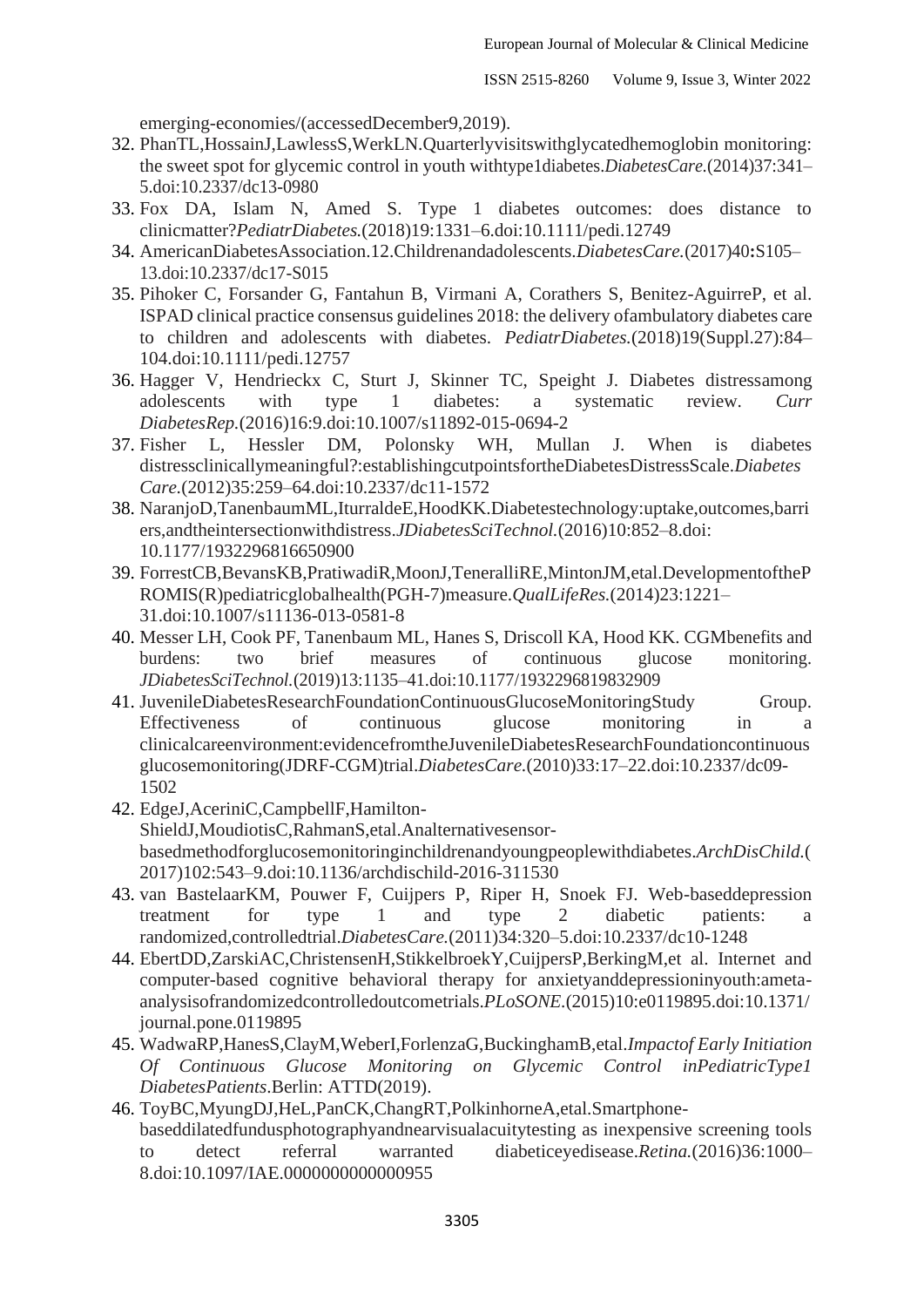- 47. Hanes SJ, Wadwa RP, Clay SM, Weber I, Forlenza G, Buckingham BA, et al.CGM at diagnosis of type 1 diabetes: impact on glycemic and psychosocialoutcomes. In: *12th International Conference on Advanced Technologies andTreatmentsforDiabetes*.Berlin(2019).
- 48. SwiftPG,SkinnerTC,De Beaufort CE, Cameron FJ, Aman J,AanstootHJ,etal.Targetsettinginintensiveinsulinmanagementisassociatedwithmetabolicc ontrol:theHvidoerechildhooddiabetesstudygroupcentredifferencesstudy2005.*PediatrDiab etes.*(2010)11:271–8.doi[:10.1111/j.1399-5448.2009.00596.x](https://doi.org/10.1111/j.1399-5448.2009.00596.x)
- 49. Battelino T, Danne T, Bergenstal RM, Amiel SA, Beck R, Biester T, et al.Clinicaltargetsforcontinuousglucosemonitoringdatainterpretation:recommendations from the international consensus on time in range. *DiabetesCare.*(2019)42:1593– 603.doi[:10.2337/dci19-0028](https://doi.org/10.2337/dci19-0028)
- 50. BergenstalRM,BeckRW,CloseKL,GrunbergerG,SacksDB,KowalskiA, et al. Glucose Management Indicator (GMI): a new term for estimatingA1C from continuous glucose monitoring. *Diabetes Care.* (2018) 41:2275–80.doi[:10.2337/dc18-1581](https://doi.org/10.2337/dc18-1581)
- 51. DiMeglio LA, Acerini CL, Codner E, Craig ME, Hofer SE, Pillay K,etal.ISPADClinicalPracticeConsensusGuidelines2018:glycemiccontroltargetsandglucos emonitoringforchildren,adolescents,andyoungadultswithdiabetes.*PediatrDiabetes.*(2018)1 9(Suppl.27):105–14.doi[:10.1111/pedi.12737](https://doi.org/10.1111/pedi.12737)
- 52. NationalInstituteforHealthandCareExcellence(UK).*Diabetes(Type1and Type 2) in Children and Young People: Diagnosis and Management.Diabetes (Type 1 and Type 2) in Children and Young People: Diagnosis andManagement*(London).(2015).
- 53. ChiangJL,MaahsDM,GarveyKC,HoodKK,LaffelLM,WeinzimerSA,etal.Type1diabetesinc hildrenandadolescents:apositionstatementbytheamericandiabetesassociation.*DiabetesCare .*(2018)41:2026–44.doi[:10.2337/dci18-0023](https://doi.org/10.2337/dci18-0023)
- 54. Danne T, Nimri R, Battelino T, Bergenstal RM, Close KL, Devries JH, et al.International consensus on use of continuous glucose monitoring. *DiabetesCare.*(2017)40:1631– 40.doi[:10.2337/dc17-1600](https://doi.org/10.2337/dc17-1600)
- 55. AbrahamMB,JonesTW,NaranjoD,KargesB, Oduwole A,TauschmannM,etal.Assessmentandmanagementofhypoglycemiainchildrenandadolesce ntswithdiabetes.*PediatrDiabetes.*(2018)27:178–92.doi[:10.1111/pedi.12698](https://doi.org/10.1111/pedi.12698)
- 56. Wong JC, Neinstein AB, Spindler M, Adi S. A minority of patients with type 1diabetes routinely downloads and retrospectively reviews device data. *DiabetesTechnolTher.*(2015)17:555–62.doi[:10.1089/dia.2014.0413](https://doi.org/10.1089/dia.2014.0413)
- 57. Nathan DM, Kuenen J, Borg R, Zheng H, Schoenfeld D, Heine RJ, et al.Translating the A1C assay into estimated average glucose values. *DiabetesCare.*(2008)31:1473– 8.doi[:10.2337/dc08-0545](https://doi.org/10.2337/dc08-0545)
- 58. JuvenileDiabetesResearchFoundationContinuousGlucoseMonitoringStudy G, Beck RW, Hirsch IB, Laffel L, Tamborlane WV, Bode BW, et al. Theeffect of continuous glucose monitoring in well-controlled type 1 diabetes.*DiabetesCare.*(2009)32:1378– 83.doi[:10.2337/dc09-0108](https://doi.org/10.2337/dc09-0108)
- 59. EstevaA,BrettKB,NovoaRA,KoJ,SwetterSM,BlauHM,etal.Dermatologist-level classification of skin cancer with deep neural networks.*Nature.*(2017)542:115– 8.doi[:10.1038/nature21056](https://doi.org/10.1038/nature21056)
- 60. BiesterT,NirJ,RemusK,FarfelA,MullerI,BiesterS,etal.DREAM5:an open-label, randomized, cross-over study to evaluate the safety andefficacy of day and night closedloop control by comparing the MD-Logicautomated insulin delivery system to sensor augmented pump therapy therapy inpatientswithtype1diabetesathome.*DiabetesObesMetab.*(2018)21:822– 8.doi[:10.1111/dom.13585](https://doi.org/10.1111/dom.13585)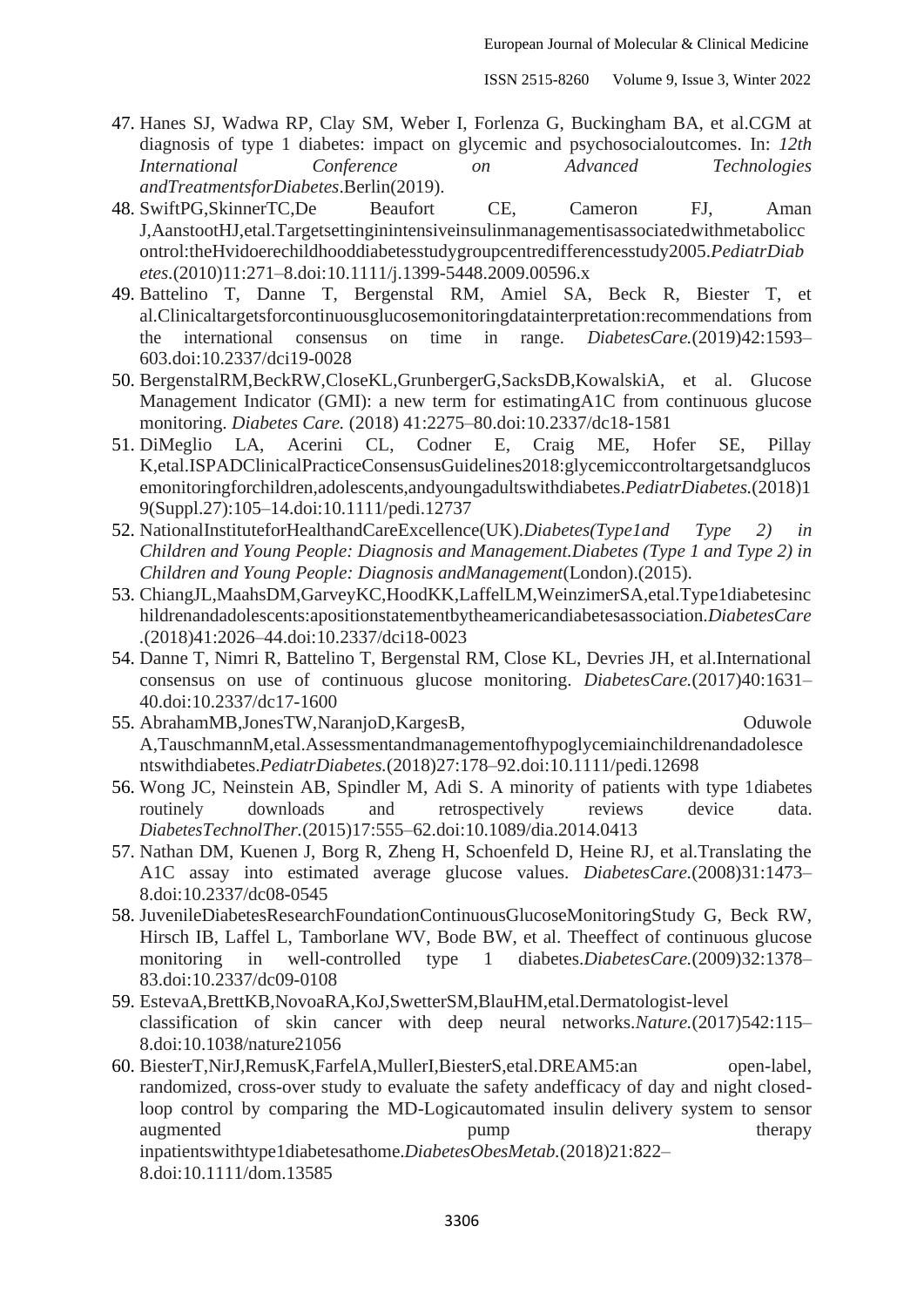- 61. NimriR,DassauE,SegallT,MullerI,BratinaN,KordonouriO,etal.Adjusting insulin doses in patients with type 1 diabetes who use insulinpump and continuous glucose monitoring: Variations among countries andphysicians.*DiabetesObesMetab.*(2018)20:2458– 66.doi[:10.1111/dom.13408](https://doi.org/10.1111/dom.13408)
- 62. ChimenM,KennedyA,NirantharakumarK,PangTT,AndrewsR,NarendranP.Whataretheheal thbenefitsofphysicalactivityintype1diabetesmellitus?Aliteraturereview.*Diabetologia.*(201 2)55:542–51.doi[:10.1007/s00125-011-2403-2](https://doi.org/10.1007/s00125-011-2403-2)
- 63. BrouwerSI,StolkRP,LiemET,LemminkKA, CorpeleijnE. Theroleoffitnessintheassociationbetweenfatnessandcardiometabolicriskfromchildhoodtoa dolescence.*PediatrDiabetes.*(2013)14:57–65.doi[:10.1111/j.1399-5448.2012.00893.x](https://doi.org/10.1111/j.1399-5448.2012.00893.x)
- 64. Dunton GF, Huh J, Leventhal AM, Riggs N, Hedeker D, Spruijt-Metz D, et al.Momentaryassessmentofaffect,physicalfeelingstates,andphysicalactivityinchildren.*Heal thPsychol.*(2014)33:255–63.doi[:10.1037/a0032640](https://doi.org/10.1037/a0032640)
- 65. McCarthy MM, Funk M, Grey M. Cardiovascular health in adults with type 1diabetes.*PrevMed.* (2016)91:138–43. doi[:10.1016/j.ypmed.2016.08.019](https://doi.org/10.1016/j.ypmed.2016.08.019)
- 66. MatsonRIB,LearySD,CooperAR,ThompsonC,NarendranP,AndrewsRC.Objectivemeasure mentofphysicalactivityinadultswithnewlydiagnosedtype1diabetesandhealthyindividuals.*Fr ontPublicHealth.*(2018)6:360.doi[:10.3389/fpubh.2018.00360](https://doi.org/10.3389/fpubh.2018.00360)
- 67. Sundberg F, Forsander G, Fasth A, Ekelund U. Children younger than 7 yearswith type 1 diabetes are less physically active than healthy controls. *ActaPaediatr.*(2012)101:1164– 9.doi[:10.1111/j.1651-2227.2012.02803.x](https://doi.org/10.1111/j.1651-2227.2012.02803.x)
- 68. BrazeauAS,LerouxC,MircescuH,Rabasa-LhoretR.Physicalactivitylevelandbodycompositionamongadultswith type 1 diabetes.*DiabetMed.* [\(2012\) 29:e402–8. doi: 10.1111/j.1464-5491.2012.03757.x](https://doi.org/10.1111/j.1464-5491.2012.03757.x)
- 69. ColbergSR, LaanR, DassauE, Kerr D. Physical activity and type 1diabetes:timeforarewire?*JDiabetesSciTechnol.*(2015)9:609– 18.doi[:10.1177/1932296814566231](https://doi.org/10.1177/1932296814566231)
- 70. RiddellMC,GallenIW,SmartCE,TaplinCE,AdolfssonP,LumbAN,et al. Exercise management in type 1 diabetes: a consensus statement.*[Lancet Diabetes Endocrinol.](https://doi.org/10.1016/S2213-8587(17)30014-1)* (2017) [5:377–90. doi: 10.1016/S2213-8587\(17\)30014-1](https://doi.org/10.1016/S2213-8587(17)30014-1)
- 71. Yardley JE, Brockman NK, Bracken RM. Could age, sex and physical fitnessaffect blood glucose responses to exercise in type 1 diabetes? *Front Endocrinol.*(2018)9:674.doi[:10.3389/fendo.2018.00674](https://doi.org/10.3389/fendo.2018.00674)
- 72. ChettyT,ShettyV,Fournier PA, AdolfssonP, Jones TW, DavisEA.Exercisemanagementforyoungpeoplewithtype1diabetes:astructured approach to the exercise consultation. *Front Endocrinol.* (2019)10:326.doi[:10.3389/fendo.2019.00326](https://doi.org/10.3389/fendo.2019.00326)
- 73. PrahaladP,DingV,AddalaA,NewC,ConradB,ChmielewskiA,etal.EarlyCGMinitiationimpr ovesHbA1cinT1Dyouthoverthefirst15months.In:*AmericanDiabetesAssociation80thScienti ficSessionsSubmittedAbstract.*Chicago, IL.(2020).
- 74. Lee MY, Leverenz J, Pageler N, Scheinker D, Maahs DM, Prahalad P. PilotstudyonthefeasibilityofweeklyCGMdatareviewinpediatricpatientswithtype1diabetes.*A mericanDiabetesAssociation80thScientificSessions-SubmittedAbstract*.Chicago.
- 75. PhillipM,BattelinoT, Atlas E, KordonouriO, Bratina N, MillerS,etal.Nocturnalglucosecontrolwithanartificialpancreasat[adiabetes camp.](https://doi.org/10.1056/NEJMoa1206881) *N Engl J Med.* [\(2013\) 368:824–33. doi: 10.1056/NEJMoa1206881](https://doi.org/10.1056/NEJMoa1206881)
- 76. Russell SJ, El-Khatib FH, Sinha M, Magyar KL, Mckeon K, Goergen LG, et al.Outpatientglycemiccontrolwithabionicpancreasintype1diabetes.*NEnglJMed.*(2014)371: 313–25.doi[:10.1056/NEJMoa1314474](https://doi.org/10.1056/NEJMoa1314474)
- 77. Thabit H, Tauschmann M, Allen JM, Leelarathna L, Hartnell S, Wilinska ME,et al. Home use of an artificial beta cell in type 1 diabetes. *N Engl J Med.* (2015)373:2129–